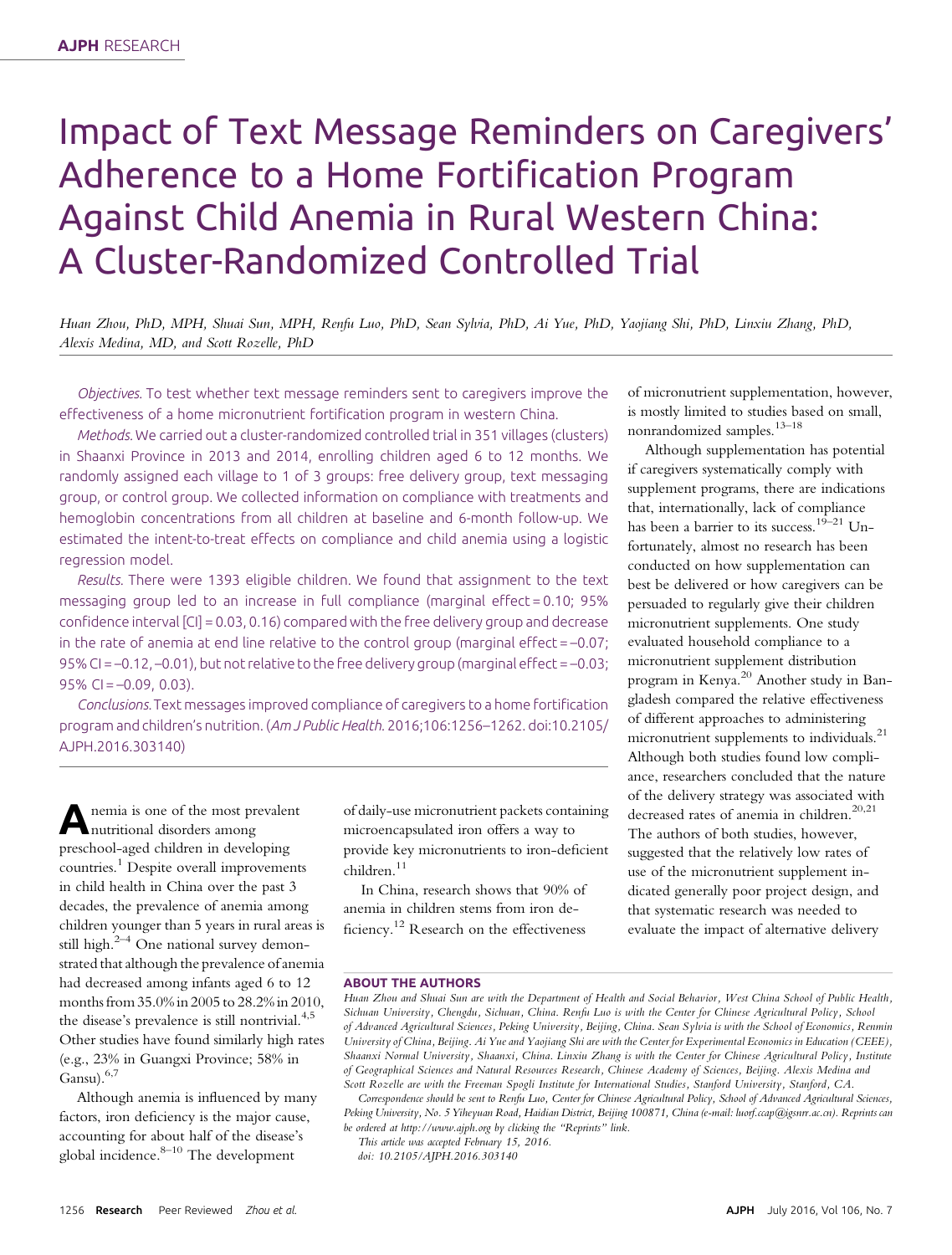strategies on caregiver compliance and infant outcomes.

We studied how text messaging could influence the effectiveness of micronutrient supplement programs. Text messaging technology has changed the face of communications globally and in China. A large percentage (67%) of households in the world have mobile phones.<sup>22</sup> An even larger percentage (> 90%) of households in China even in rural areas—have mobile phones.<sup>23</sup>

Mobile technology is increasingly used as a way to promote health and prevent disease,<sup>24,25</sup> although text message–based programs have often met with mixed results. Internationally, the application of text messaging for behavioral change in smoking cessation, antiobesity behavior modification, and diabetes management has shown positive results.26–<sup>28</sup> In China, a short message service (SMS) intervention was found to promote longer duration of exclusive breastfeeding for mothers. The study, however, did not follow a randomized controlled trial (RCT) design and was underpowered.<sup>29</sup>

There are also examples of text messaging programs that do not work. Factors identified as leading to the programs' failure included limited phone access, privacy concerns, phone maintenance, and text message content.30–<sup>32</sup> A recent literature review of text messaging's effect on health concluded that most studies were not carried out systematically.<sup>33</sup>

Using a cluster RCT design, we aimed to test whether text message reminders sent to caregivers' mobile devices would improve the effectiveness of a home micronutrient fortification program. To meet this goal, we had 3 specific objectives. We examined caregiver compliance to a home fortification program. We evaluated the impact of adding a program that included text message reminders sent to caregivers. Finally, we examined whether text messaging had any impact on child nutrition, focusing on the prevalence of anemia.

# **METHODS**

Our research team carried out a cluster RCT in rural China that used villages as the clusters. Our study included 3 experimental groups: 2 treatment groups and a control

group.We enrolled 2 cohorts of children aged 6 to 12 months. The intervention period lasted for 6 months for both cohorts.

We conducted our baseline survey in 2 waves; one began in April 2013 and one in October 2013. From 11 nationally designated poverty counties in Southern Shaanxi, we selected 174 townships to participate in the study. We included all townships in each county except the one that housed the county seat and those that did not have any villages with at least 800 people.

To meet the power requirements of an RCT, we required a minimum of 5 infants per village (prior to attrition). We used official government data to compile a list of all villages in each township. We then randomly selected 2 villages from the list in each township, using a random numbers generator. We selected an additional 3 villages by randomly selecting 3 townships and 1 village in each selected township. Our final sample consisted of 351 villages. We obtained a list of all registered births over the past 12 months from the local family planning office. We enrolled all infants in the desired age range (6–12 months).

We selected sample villages at the time of the initial wave (April 2013). At the time of each of the first home visits (April 2013 for wave 1; October 2013 for wave 2), we sampled all children in the desired age range (6–12 months) living in the village. Overall, the baseline sample included 1818 children.

Once the sample selection was complete, one of the authors (R. L.) randomly assigned villages by computer-generated random numbers into 2 treatment groups and a control group. Assignment was cluster randomized, with 117 villages in each treatment group. We randomly assigned 619 children to the control group, 600 children to treatment group 1, and 599 children to treatment group 2. After assignment, the caregivers did not know whether or not they were in an RCT or were being evaluated.

# Interventions

The caregivers of children in treatment group 1 received one-on-one health education training on nutrition and feeding practices. Sample caregivers also received a free 6-month supply of micronutrient supplement packets containing a home fortification

powder along with instructions on how to use the powder. This group served as our free delivery group (FDG).

The caregivers of children in treatment group 2 (text messaging group, or TMG) received the same treatment as the FDG; however, the TMG caregivers also were enrolled in a daily text message reminder program. In partnership with a cellular communications provider based in Shaanxi Province (China Mobile Communications Corporation), daily reminder messages were sent to the TMG for 6 months. The messages are shown in Table A (available as a supplement to the online version of this article at [http://www.ajph.org\)](http://www.ajph.org).

In both the FDG and TMG, we used a Heinz-produced micronutrient powder called "NurtureMate." The powder is tasteless and contains a mix of iron; zinc; vitamins A, C, D,  $B_1$ ,  $B_2$ ,  $B_6$ , and  $B_{12}$ ; and folic acid (online Table B). Approved by China's government, NurtureMate is recommended for infants aged 6 to 36 months. It is recommended that caregivers give infants 5 packets per week or 1 packet per day.

In both intervention groups, enumerators gave each household a plastic storage envelope in which to store the NurtureMate packets, with instructions to return the empty packets to the survey team at the end of the study. Enumerators tallied unused and empty packets to assess compliance.

# Data Collection

The research team conducted 2 rounds of surveys for each cohort: one at baseline and one at follow-up. For cohorts 1 and 2, the team conducted the baseline survey in April and October 2013 and the follow-up survey in October 2013 and April 2014, respectively.

At each baseline, survey nurses from Xi'an Jiaotong Medical School collected hemoglobin concentrations from all infants and caregivers. They measured the hemoglobin concentrations by a HemoCue Hb 201+ finger prick system (HemoCue Inc, Angelholm, Sweden). Teams of enumerators ¨ collected socioeconomic data from study households. They identified each infant's primary caregiver and administered a survey on infant, parental, and household characteristics, including each child's gender, age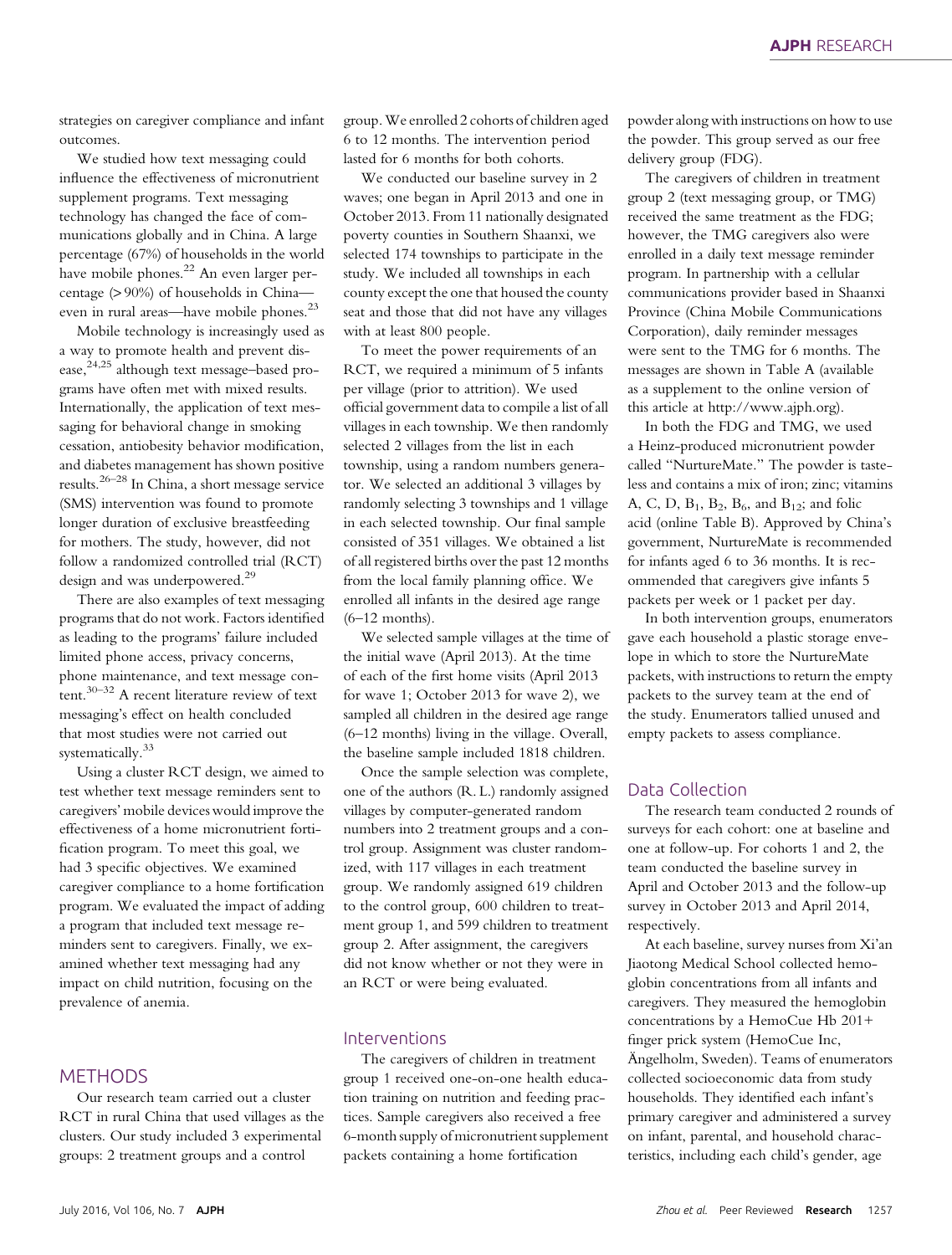and birth order, maternal age and education, and whether the family was receiving Minimum Living Standard Guarantee payments (a poverty indicator). Each family identified the primary caregiver as the individual most responsible for the infant's care (typically, the child's mother or grandmother). Enumerators administered to the primary caregiver a survey on child feeding practices and recorded the caregiver's mobile phone number. All baseline tests and surveys were readministered at the end line by nurses and enumerators.

Nurses determined anemia status by finger blood analysis of hemoglobin concentrations. Following international standards for our sample age group, we defined anemia as a hemoglobin count of less than 110 grams per liter.<sup>34,35</sup>

To collect the information needed to assess compliance, survey enumerators counted the total number of opened and unopened packets and divided the number of opened packets by the number of days that had elapsed between the passing out of the packets and the follow-up survey, and then multiplied by 7. We kept careful records of when we distributed the packets and when we counted them. We also asked households to self-report the number of packets used per week. Analysis of the differences among the 3 approaches is shown in online Table C; the 3 approaches yielded statistically similar results. We used opened packages as our main compliance variable. Following the manufacturer's recommendation, we counted a caregiver as being fully compliant if she gave her infant 5 to 7 packets per week.

# Statistical Analysis

We determined the study's sample size by power calculations performed before enrollment using Optimal Design, a software developed by University of Michigan.<sup>36</sup> The power to detect a difference in anemia rates between the treatment and control groups in a cluster RCT depends on 5 factors:

- 1. number of children per village,
- 2. number of villages,
- 3. intracluster correlation of anemia prevalence,
- 4. minimum effect size that we would expect to be able to detect, called minimum detectable effect, and
- 5. how anemia rates within villages correlate over time  $(R^2)$ .

On the basis of previous studies,  $37-40$  we assumed an intracluster correlation of 0.1 and an  $R^2$  of 0.5. We then assumed 4 infants per village. On the basis of these parameters, we calculated that we required 112 villages per group to detect a standardized effect of 0.2 at 80% power given a significance level of .05. We added 5 villages to each group to overpower the study when the budget allowed.

We conducted statistical analyses using Stata version 12.0 (StataCorp, College Station, TX). We considered P values less than .05 to be statistically significant. We used analysis of variance (ANOVA) and the  $\chi^2$  test to test the balance of the control variables in the baseline. We examined caregiver compliance to the fortification program through a histogram showing the frequency distribution of the fully compliant by intervention arms. Our primary outcome variable was compliance with the home fortification program, as measured by a caregiver being fully compliant (5–7 packets per week). Our secondary outcome variable was an infant nutritional indicator (anemia status).

We estimated the treatment effects on both caregiver compliance and anemia status of infants using an intent-to-treat analysis. To estimate the intent-to-treat impacts, we used a multivariate logistic regression model and controlled for observable baseline infant, caregiver, and household characteristics (child's age, gender, low birth weight, premature birth, birth order, baseline anemia status of child, whether the family received social security support, relationship of primary caregiver to child, maternal education, maternal micronutrient supplementation during pregnancy, maternal hemoglobin concentration, breastfeeding duration, formula feeding duration, complementary feeding after 6 months, infant iron supplementation, meat consumption) and fixed-effects at county and cohort levels. In all analyses, we accounted for clustering within villages using Huber–White cluster-adjusted standard errors.

To accommodate partial compliance (because not all caregivers administered nutrient packets 5–7 days/week) and to measure the impact of full compliance on children's anemia status, we estimated the average treatment effect on the treated $41$  by using a 2-stage least-squares approach to instrument a variable indicating full compliance (this variable is 1 if nutrient packets were given 5–7 days/week, 0 otherwise) with variables indicating random assignment.

# RESULTS

A total of 1818 infants aged 6 to 12 months in 351 villages were enrolled at baseline. Although we tracked each infant with valid contact information who was still living in the sample villages, we had an attrition rate of 23.4% between baseline and follow-up surveys. This attrition was due either to incomplete data ( $n = 130$ ) or to relocation of the household (infant with mother) out of our sample areas ( $n = 295$ ). Incomplete data occurred for 2 reasons: caregivers refused permission for their infants to be given the hemoglobin test ( $n = 67$ ) or there were incomplete data on home fortification compliance  $(n = 63)$ . After accounting for all attrition, we followed up with 1393 children (end line). No villages (clusters) were lost (Figure 1). As shown in online Table D, infants lost through attrition had individual and family characteristics that were statistically identical to those of tracked children. We compared the attrition rates of those lost to follow-up (variable 1) and those lost because the families were unwilling or unable to let their child take the hemoglobin test (variable 2) across the 3 groups (FDG, TMG, and control). We also compared the attrition rates due to not having information on taking nutrient packages (variable 3) across the 2 treatment groups. The analyses demonstrated that there were no statistical differences across the 3 groups (for variables 1 and 2,  $P = .38$ ; online Table E) or between the 2 treatment groups (for variable 3,  $P = .20$ ; online Table F). According to our data, the study's power reached 94.5% (minimum detectable effect  $= 0.24$ ; intracluster correlation = 0.058;  $R^2$  = 0.5; number of villages = 351; number of children per village  $= 4$ ; number of groups  $= 3$ ). The 3 groups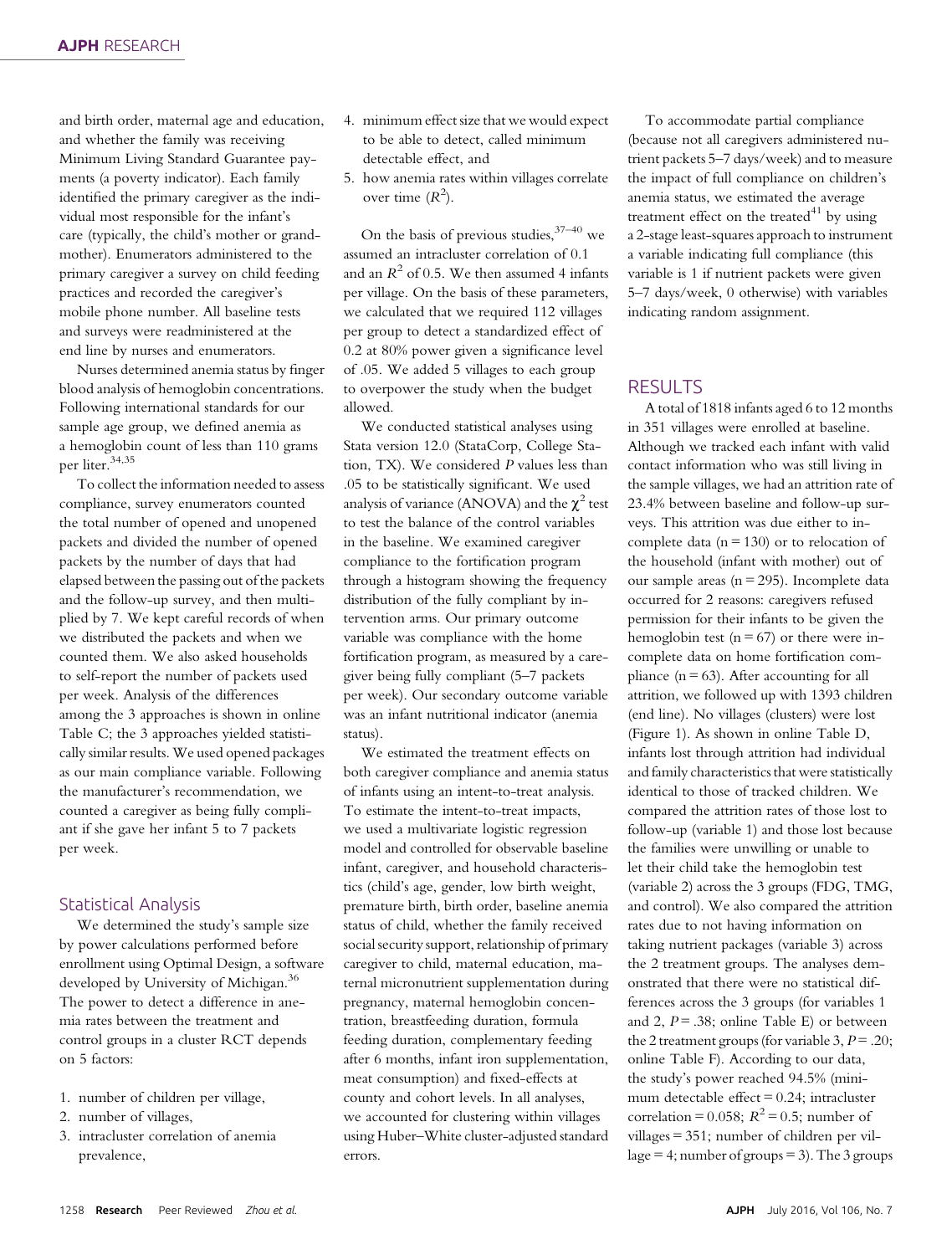

Note. Hb = hemoglobin.

FIGURE 1—Trial of Home Micronutrient Fortification Program Against Child Anemia, Comprising Free Micronutrient Plus Text Messaging Group, Free Micronutrient Only Group, and Control Group by (a) cohort 1 (April 2013–October 2013) and (b) cohort 2 (October 2013–April 2014): Rural Shaanxi Province, China, 2013–2014

were balanced at baseline across socioeconomic status, caregiver and mother characteristics, feeding practices, and child nutritional indicators ( $P$  values  $> 0.05$ ; Table 1).

Among caregivers in the TMG, 92.4% caregivers (414 of 448) reported that they had regularly received our daily text messages and were reading them. Only 3.6% caregivers (16 of 448) changed their cellphone numbers.

The data presented in Table 1 also show that baseline anemia prevalence was just under 50% for each of the 3 groups. There

were no differences in anemia rates among the 3 groups  $(P = .63)$ .

Overall, 42.7% of caregivers were fully compliant with the program (i.e., on average, caregivers administered 5–7 NurtureMate packets/week). A higher relative frequency of children in the TMG consumed 5 to 7 packets per week  $(201/448 = 44.9%)$ , compared with children in the FDG  $(177/438 = 40.4\%)$ , although the difference was not statistically significant ( $P = .09$ ). The share of all children that were anemic at baseline was balanced in

terms of indicators for socioeconomic, caregiver, and maternal characteristics and for feeding practices ( $P$  values  $> .05$ ; online Table G). However, among caregivers with children anemic at baseline who administered 5 to 7 packets per week, there was a higher percentage in the TMG (45.3%) than in the FDG  $(36.7\%; P=.05;$  online Table H).

Using the intent-to-treat model, we show the impact of text message reminders on caregiver compliance (using full compliance as dependent variable) in Table 2. After adjusting for other covariates, we found that assignment to the TMG led to an increase in the likelihood that caregivers had full compliance to the program (marginal effect = 0.10; 95% confidence interval  $[CI] = 0.03, 0.16$ .<sup>1</sup>

Table 2 also summarizes the effects of the treatment condition on infant anemia status. Using our intent-to-treat model, we found no significant impact of the FDG on anemia status at end line relative to the control group  $(P > .05)$ . We did, however, find that, relative to the control group, assignment to the TMG reduced anemia rates by 7 percentage points at end line (marginal effect =  $-0.07$ ; 95% CI =  $-0.12$ ,  $-0.01$ ). There were no differences in the marginal effects of the FDG and TMG (marginal effect  $=$  -0.09; 95%  $CI = -0.20, 0.01$ . The differences between the baseline and end-line anemia rates for the different groups (online Table I) were similar to those shown in Table 2.

Using our model for average treatment effect on the treated, we estimated that among fully compliant households in the intervention groups (FDG and TMG together), anemia rates fell by 13 percentage points (marginal effect  $=$  -0.13; 95% CI  $=$ –0.25, –0.002) relative to the control group (online Table J). Therefore, micronutrient packets were effective at reducing anemia if administered 5 to 7 times per week.

# **DISCUSSION**

We found that among families participating in a micronutrient fortification program for children aged 6 to 12 months, caregivers who received a daily text message reminder showed better compliance relative to the FDG. The children in the TMG also experienced lower levels of anemia at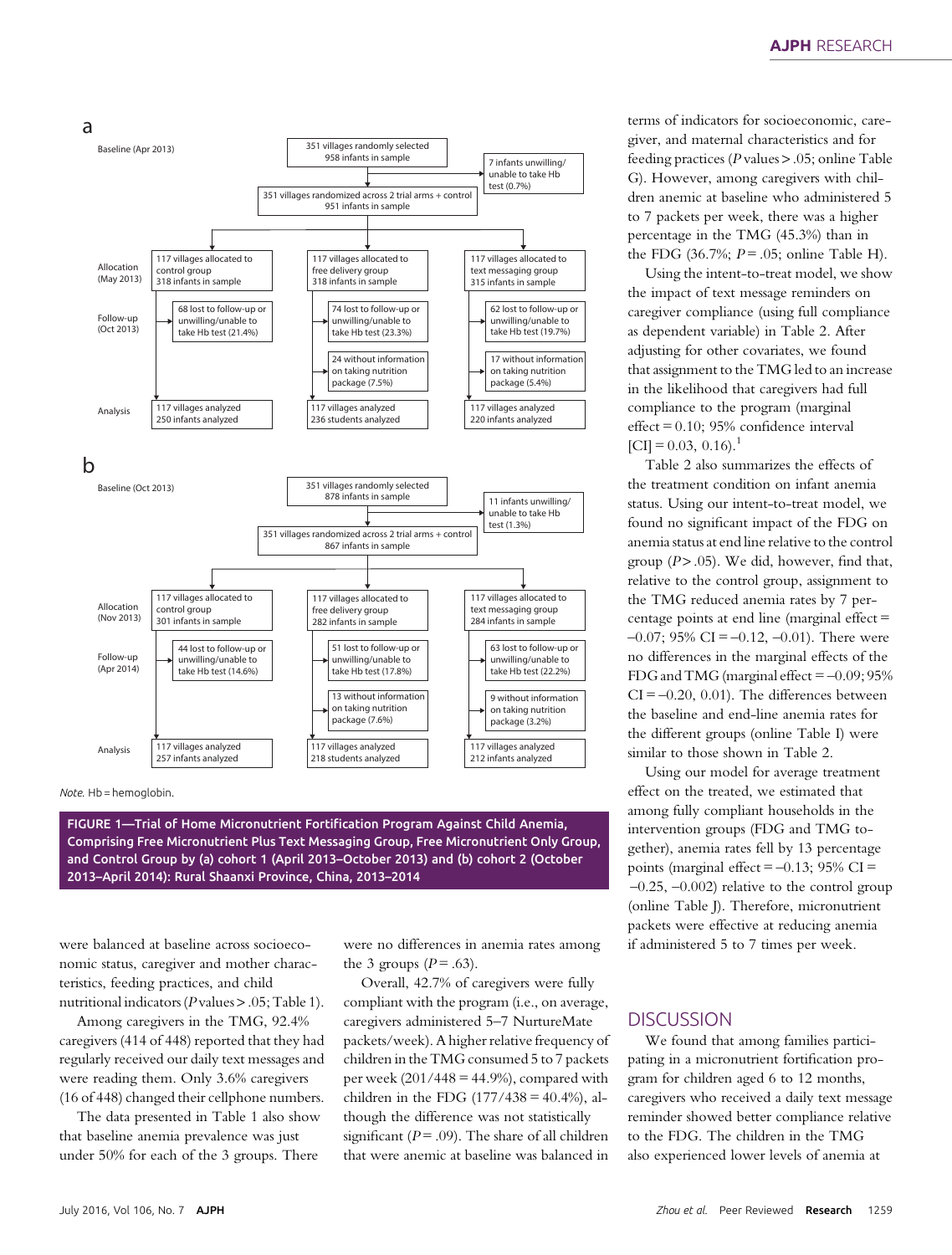## TABLE 1—Baseline Characteristics of Sample Children and Their Caregivers in 3 Randomized Groups: Rural Shaanxi Province, China, 2013–2014

| Characteristics                                                    | Control Group ( $n = 507$ ),<br>Mean $\pm$ SD or % (No.) | Free Micronutrient Delivery Group<br>$(n = 438)$ , Mean $\pm$ SD or % (No.) | Free Micronutrient Plus Text Messaging<br>Group (n = 448), Mean $\pm$ SD or % (No.) | $P^a$ |
|--------------------------------------------------------------------|----------------------------------------------------------|-----------------------------------------------------------------------------|-------------------------------------------------------------------------------------|-------|
| Socioeconomic                                                      |                                                          |                                                                             |                                                                                     |       |
| Age, mo                                                            | $9.0 \pm 1.9$                                            | $9.1 \pm 1.9$                                                               | $9.1 \pm 1.8$                                                                       | 0.94  |
| Girls, %                                                           | 50.5 (256)                                               | 48.4 (212)                                                                  | 45.5 (204)                                                                          | 0.31  |
| Premature birth, %                                                 | 9.7(49)                                                  | 12.1(53)                                                                    | 10.9(49)                                                                            | 0.49  |
| Low birth weight, %                                                | 4.3(22)                                                  | 4.3 (19)                                                                    | 4.7(21)                                                                             | 0.96  |
| First birth, %                                                     | 60.6(307)                                                | 61.0(267)                                                                   | 61.0(267)                                                                           | 0.91  |
| Families received social security support, %                       | 24.1 (122)                                               | 22.2 (97)                                                                   | 22.8(102)                                                                           | 0.77  |
| Caregivers' and mothers' characteristics                           |                                                          |                                                                             |                                                                                     |       |
| Mother is primary caregiver, %                                     | 84.2 (427)                                               | 81.7 (358)                                                                  | 86.4 (387)                                                                          | 0.17  |
| Maternal education above 9 y, %                                    | 78.3 (397)                                               | 76.9 (337)                                                                  | 80.6(361)                                                                           | 0.41  |
| Maternal micronutrient supplement during pregnancy, <sup>b</sup> % | 82.5 (418)                                               | 80.4 (352)                                                                  | 79.2 (355)                                                                          | 0.44  |
| Maternal anemia rate at baseline, %                                | 22.1 (112)                                               | 22.8(100)                                                                   | 23.0(103)                                                                           | 0.94  |
| Infant feeding practice                                            |                                                          |                                                                             |                                                                                     |       |
| Period of breastfeeding, mo                                        | $6.8 \pm 3.6$                                            | $6.6 \pm 3.7$                                                               | 6.9 $\pm$ 3.5                                                                       | 0.37  |
| Supplementary feeding after 6 mo, %                                | 65.9 (334)                                               | 69.0(302)                                                                   | 67.6 (303)                                                                          | 0.60  |
| Iron supplement for children, %                                    | 12.0(61)                                                 | 13.2 (58)                                                                   | 13.0(58)                                                                            | 0.84  |
| Infant ate meat yesterday, %                                       | 32.4 (164)                                               | 37.7 (165)                                                                  | 35.9 (161)                                                                          | 0.21  |
| Period of taking formula, mo                                       | $4.4 \pm 4.7$                                            | $4.8 \pm 4.1$                                                               | 4.2 $\pm$ 3.9                                                                       | 0.14  |
| Infant nutrition status                                            |                                                          |                                                                             |                                                                                     |       |
| Anemia rate, %                                                     | 47.9 (243)                                               | 46.1 (202)                                                                  | 49.8 (223)                                                                          | 0.63  |

Note. Total sample was n = 1393.

<sup>a</sup>Analysis of variance (ANOVA) test for means comparison and  $\chi^2$  test for rate or proportion comparison. b About 70% of mothers reported taking folic acid during pregnancy.

end line relative to the control group. However, we found no significant impact of the FDG on anemia status at end line relative to the control group. It appears that the additional lowering of the anemia rate resulted from the presence of a TMG, rather than only an FDG. Compared with the control group, those in the TMG had compliance rates that reached statistical significance.

We have 2 main theories about the mechanism behind our results. First, we

TABLE 2—Intent-to-Treat Analysis of the Impact of the Intervention on Caregiver Compliance and Child Anemia: Rural Shaanxi Province, 2013–2014

|                                                        | Marginal Effect (95% CI) |         |
|--------------------------------------------------------|--------------------------|---------|
| Caregiver compliance <sup>a</sup>                      | 0.10(0.03, 0.16)         | $-.001$ |
| Child anemia <sup>a</sup>                              |                          |         |
| Free delivery group (yes = 1, no = 0) <sup>b</sup>     | $-0.03$ $(-0.09, 0.03)$  | .38     |
| Text messaging group (yes = 1, no = $0$ ) <sup>b</sup> | $-0.07$ $(-0.12, -0.01)$ | .02     |

Note. CI = confidence interval. Sample for caregiver compliance analysis was n = 886. Sample for child anemia analysis was n = 1393.

adjusted for age, gender, low birth weight, premature birth, birth order, families received social security support, whether primary caregiver is mother, maternal education, maternal micronutrients supplement during pregnancy, maternal hemoglobin concentration, period of breastfeeding, food supplement feeding after 6 months, infant iron supplement, taking meat, period of taking formula and infant hemoglobin concentration in baseline, as well as county fixed effect and cohort fixed effect. Clustering is at the village level. Caregiver compliance was measured by administration to child of 5 to 7 micronutrient packets per week (yes = 1, no = 0), and Text messaging group = 1, Free delivery group = 0 in this model. <sup>b</sup>The marginal effects measure impact of the treatments relative to the control group.

believe that the text messages may have raised the salience of (i.e., impressed on caregivers the importance of) providing nutrition through the intervention. Second, we believe that the text messages may have addressed caregivers' forgetfulness. The reminder function could be especially important when caregivers encountered a challenge to their regular compliance, such as when their child came down with an illness. When children became sick, there was often a disruption in the household's daily routine, including administration of the nutrient packages. Text message reminders may have improved overall compliance by reminding caregivers to return to their prechallenge routine.

Another finding is that text messages helped more caregivers who were raising anemic children to persist in being fully compliant with the home fortification program. This is indicated because, among caregivers of children anemic at baseline who persisted in administering 5 to 7 packets per week, a significantly higher proportion were in the TMG than in the FDG. We have 2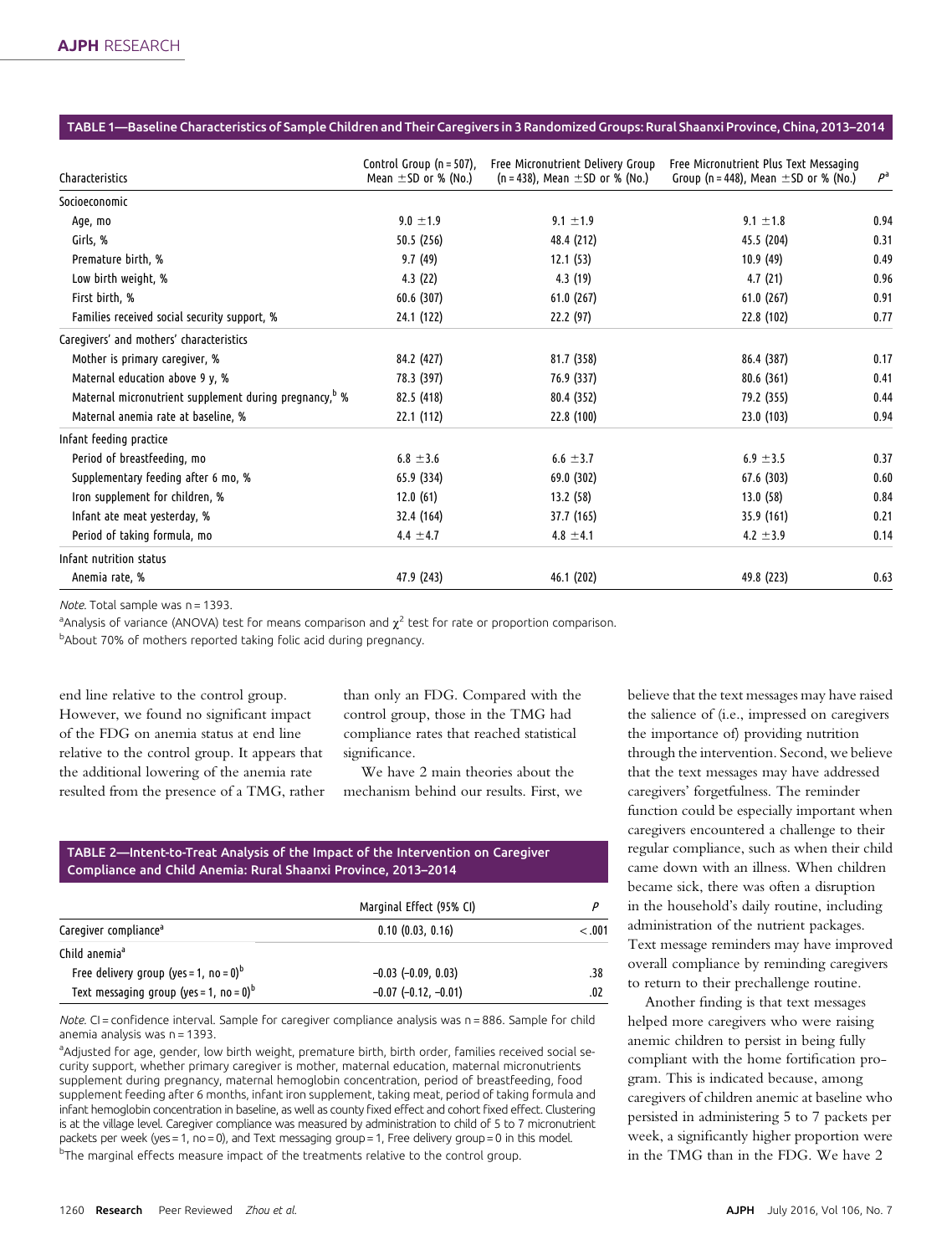theories for why text message reminders were more effective among caregivers of anemic infants, both of which are directly related to the 2 mechanisms discussed in the previous paragraph. First, text messages may have had a larger effect on those caregivers through the first mechanism (raising salience) because they tended to be poorer and less educated than the caregivers of nonanemic children. Studies have shown that the poor tend to face more distractions and obstacles in their daily life.<sup>42</sup> Because the amount of attention that individuals have to devote to different considerations is limited and the attention of the poor is more constrained, an intervention that raises the salience of a given activity (such as text reminders) may have a larger effect on the behavior of the poor. Second, text message reminders may have had more of an effect on caregivers of anemic children through the second mechanism: because anemic infants are more likely than other infants to experience an illness episode that disrupts the family's routine, reminders to their caregivers are more important.

One objective of this study was to examine the impact of texting on the anemia rate of sample children. Our findings confirmed that assignment to the TMG led to a fall in children's anemia rate at end line. The result is consistent with results from western  $Kenva^{20}$ and Bangladesh $^{21}$  in which the rates of anemia fell in children who were given nutrient packets. It appears that text messages can play a role in public programs that try to promote health.

Our study makes important contributions. First, our trial is the largest cluster RCT to evaluate the impact of alternative delivery strategies on adherence of caregivers to a home micronutrient fortification program. Previous studies had limited sample sizes, did not include a control group, or only measured impacts on outcomes after (at most) 2 months.<sup>21</sup>

Another strength of this study is its policy relevance. To our knowledge, no other study has attempted to measure the impact of a home fortification study outside of a tightly controlled researcher-implemented environment. In our study, households were left alone to resume their regular routines for 6 months, during which time they had no contact with any researcher. Most studies of home fortification programs employed weekly or biweekly visits from researchers to

ensure high levels of compliance.<sup>43-46</sup> This level of engagement is unrealistic in areas of the world where health resources are constrained and infrastructure is underdeveloped.

Several limitations should be recognized. First, the observed attrition rate was relatively high (23.4%), because of either incomplete data or relocation of the household. From interviews with family members of the children lost to attrition, we know that this relocation was spurred by a search for job opportunities. Incomplete data occurred for several reasons. Even allowing for attrition, the statistical power of the study reached 95%. High rates of attrition also appear to be a common problem in other studies.<sup>47</sup> Therefore, we do not believe that our findings are invalidated by missing data. We also were unable to conduct test paneling of whole blood for nutritional deficiencies; therefore, hemoglobin level was our sole indicator of micronutrient deficiency. The study's measured impact should therefore be considered as a lower-bound estimate.

In conclusion, our findings show that daily text message reminders can lead to sustained improvements in the compliance of caregivers to home fortification programs. The increases in compliance are also associated with improvements in child nutrition. We therefore recommend that low-cost text message reminders be used to complement existing program delivery strategies. **AJPH** 

## **CONTRIBUTORS**

H. Zhou developed the study concept and design, collected and analyzed the data, interpreted the results, and drafted the article. S. Sun collected and analyzed the data and interpreted the results. R. Luo developed the study concept and design, collected and helped analyze the data, and interpreted the results. S. Sylvia developed the study concept and design, helped analyze the data, and interpreted the results. A. Yue developed the study concept and design and collected the data. Y. Shi, L. Zhang, A. Medina, and S. Rozelle helped design the study and interpret results. All authors developed the article.

#### ACKNOWLEDGMENTS

We are grateful for project funding from the International Initiative for Impact Evaluation (3ie), the UBS Optimus Foundation, the China Medical Board, the Bank of EastAsia,theH. J. Heinz Company Foundation, the Huaqiao Foundation, and Noblesse.

We also thank the dedicated leaders and local cadres at the National Health and Family Planning Commission for their unparalleled assistance in implementing this study.

## HUMAN PARTICIPANT PROTECTION

This study received ethical approval from the Stanford University institutional review board and from the

Sichuan University Medical Ethical Review Board. The trial is registered with ISRCTN (ISRCTN44149146). All participating caregivers gave their oral consent for both their own and their infant's involvement in the study.

#### **REFERENCES**

1. McLean E, Cogswell M, Egli I, Wojdyla D, de Benoist B.Worldwide prevalence of anaemia,WHO Vitamin and Mineral Nutrition Information System, 1993–2005. Public Health Nutr. 2009;12(4):444–454.

2. The World Health Report 2005: Make Every Mother and Child Count. Geneva, Switzerland: World Health Organization; 2005.

3. Chen YC, Tang SC, Le H, Yu XM, Wang DG, Hao M. Compare health development of rural areas in different districts of China: about social economy and inhabitant's health condition [in Chinese]. Chin Health Econ. 2006;25:37–38.

4. Chang S, Wu H, Jia FM, Chen CM. Analysis on the changes of nutritional status in China anemia status of children under 5 in China [in Chinese]. Wei Sheng Yan Jiu. 2007;36(2):210–212.

5. The Nutrition Development Report of Chinese Children Aged 0-6 (2012). Beijing, China: Ministry of Health; 2012; 1–18.

6. Ma L, Zeng G, Zhao L, et al. Growth and anemia status investigation of 0–2 years infant and child in poor rural areas of Guangxi Autonomous Region [in Chinese]. Wei Sheng Yan Jiu. 2010;39(1):65–67.

7. Dong CX, Ge PF, Zhang CJ, et al. Effects of different feeding practices at 0–6 months and living economic conditions on anemia prevalence of infants and young children [In Chinese]. Wei Sheng Yan Jiu. 2013;42(4): 596–599.

8. Balarajan Y, Ramakrishnan U, Öaltin E, Shankar AH, Subramanian SV. Anaemia in low-income and middle-income countries. Lancet. 2011;378(9809): 2123–2135.

9. Stoltzfus RJ, Mullany L, Black RE. Iron deficiency anaemia. In: Ezzati M, Lopez AD, Rodgers A, Murray CLJ, eds. Comparative Quantification of Health Risks: Global and Regional Burden of Disease Attributable to Selected Major Risk Factors. Geneva, Switzerland: World Health Organization; 2004:163–209.

10. Black RE, Victora CG, Walker SP, et al. Maternal and child undernutrition and overweight in low-income and middle-income countries. Lancet. 2013;382(9890):427–451.

11. Guideline: Use of Multiple Micronutrient Powders for Home Fortification of Foods Consumed by Infants and Children 6–23 Months of Age. Geneva, Switzerland: World Health Organization; 2011.

12. Lin LM, Song XF, Liu YL, et al. Relationship between vitamin A deficiency and anemia for Chinese children [in Chinese]. Chin J Child Health Care. 2003;11:242–244.

13. Xu ZK, Wang LJ, Chang F, et al. Effectiveness of nutrition interventions about infants aged 6–24 months in Ningqiang County affected by Wenchuan earthquake [in Chinese]. Chin J Child Health Care. 2012;20(8): 728–730.

14. Wang L, Huo J, Sun J, et al. Nutrition effectiveness of infants and young children aged 6 to 23 months by Yingyangbao in Lixian County affected by Wenchuan earthquake in Sichuan Province [in Chinese]. Wei Sheng Yan Jiu. 2011;40(1):61–64.

15. Wang Y, Chen C, Jia M, Fang J. Effect of complementary food supplements on anemia in infant and young